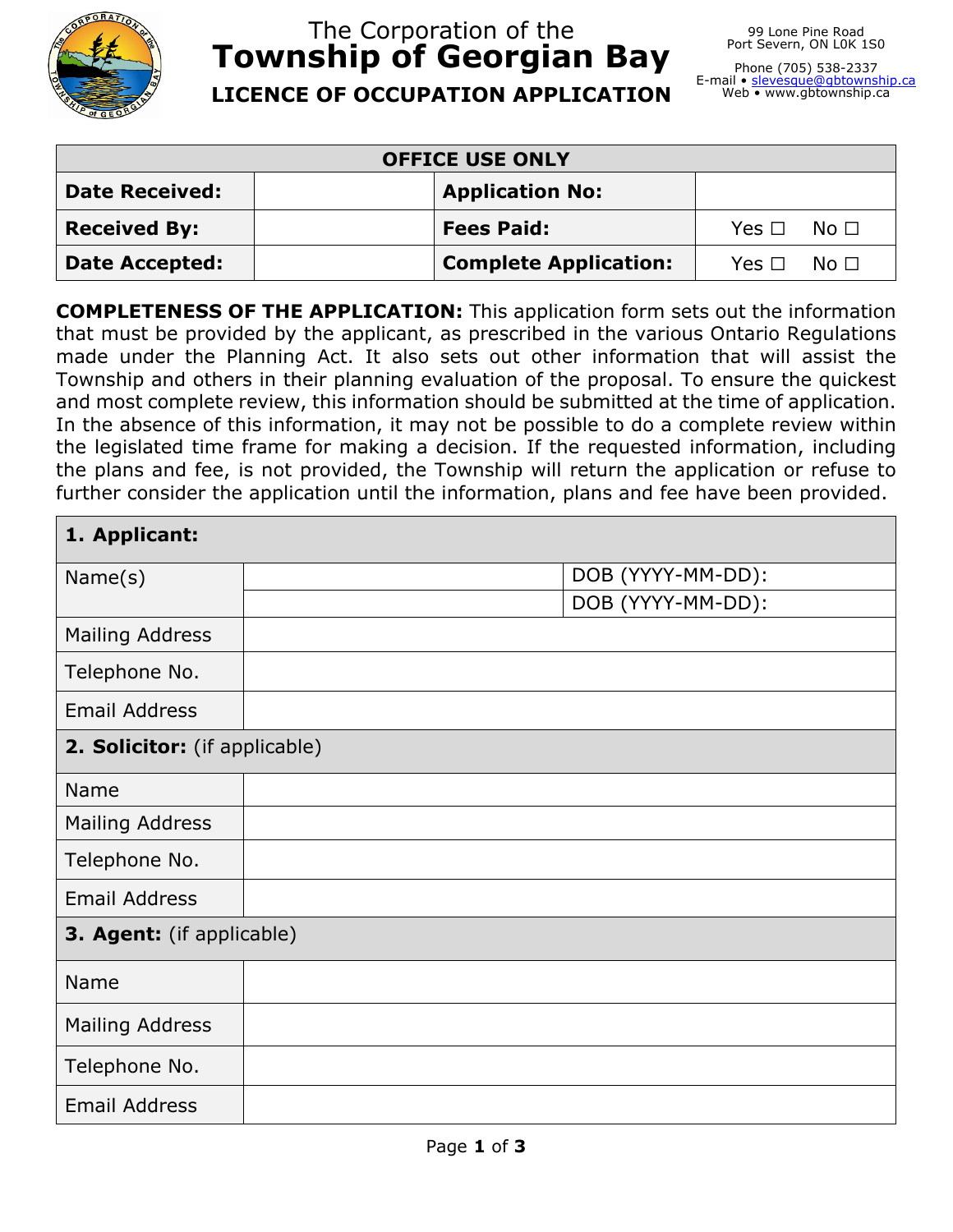| 4. Subject Lands:                                                                                                                                                                                                                              |                                                          |  |  |  |  |
|------------------------------------------------------------------------------------------------------------------------------------------------------------------------------------------------------------------------------------------------|----------------------------------------------------------|--|--|--|--|
| <b>Civic Address</b>                                                                                                                                                                                                                           |                                                          |  |  |  |  |
| <b>Roll Number</b>                                                                                                                                                                                                                             |                                                          |  |  |  |  |
| Legal Description                                                                                                                                                                                                                              |                                                          |  |  |  |  |
| Waterbody                                                                                                                                                                                                                                      |                                                          |  |  |  |  |
| Zoning                                                                                                                                                                                                                                         |                                                          |  |  |  |  |
| Any open / outstanding Building Permits on the property?<br>No <sub>1</sub><br>Yes $\Box$                                                                                                                                                      |                                                          |  |  |  |  |
| Reason for requesting Licence of Occupation:                                                                                                                                                                                                   |                                                          |  |  |  |  |
|                                                                                                                                                                                                                                                |                                                          |  |  |  |  |
|                                                                                                                                                                                                                                                |                                                          |  |  |  |  |
|                                                                                                                                                                                                                                                | Concurrent Severance Application Number: (if applicable) |  |  |  |  |
|                                                                                                                                                                                                                                                | Concurrent Minor Variance Number: (if applicable)        |  |  |  |  |
| The following should be provided by the Applicant before this application will be accepted<br>for processing:                                                                                                                                  |                                                          |  |  |  |  |
| 1. Key Plan – showing the general location of the property in relation to adjacent<br>roads, highways, water bodies, urban areas, etc.                                                                                                         |                                                          |  |  |  |  |
| 2. Sketch Plan – showing the property to scale with dimensions, adjacent properties<br>and utility or other easements.                                                                                                                         |                                                          |  |  |  |  |
| 3. The Municipality may require a survey sketch in some circumstances for accuracy<br>purposes.                                                                                                                                                |                                                          |  |  |  |  |
| The Municipality will eventually require a Certificate of Insurance to maintain<br>comprehensive general liability insurance in the minimum amount of<br>\$2,000,000; the Township of Georgian Bay shall be listed as additionally<br>insured. |                                                          |  |  |  |  |